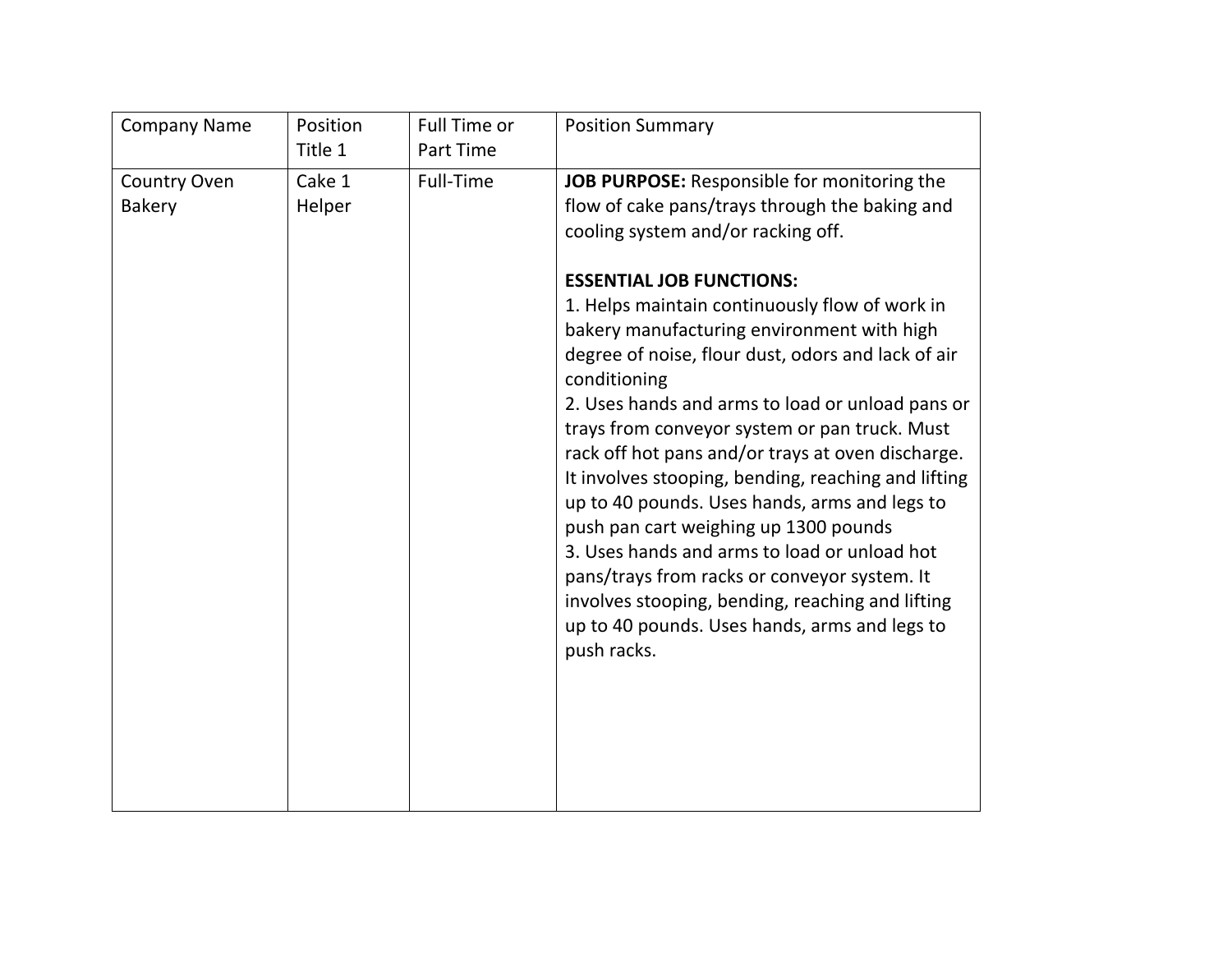|  | 4. Ability to prepare line for pans or assist set up |
|--|------------------------------------------------------|
|  | for tray maker to ensure established flow rate is    |
|  | maintained. Uses hands and arms to lift boxes of     |
|  | trays weighing up to 50 lbs. It involves stooping,   |
|  | bending, reaching, pulling and lifting to remove     |
|  | cardboard, assemble "half" trays and labels,         |
|  | stacking assembled trays onto pallet and use of      |
|  | pallet jack.                                         |
|  | 5. Maintain cleanliness of work area, includes       |
|  | sweeping floors and placing trash in trash           |
|  | receptacles.                                         |
|  | 6. Provides accurate information in Line Event       |
|  | Data System, as required.                            |
|  | 7. Provides accurate information for                 |
|  | departmental reports.                                |
|  | 8. Complies with all federal, state and local        |
|  | regulatory requirements and procedures.              |
|  | 9. Performs changeover and shift end                 |
|  | responsibilities.                                    |
|  | 10. Uses knowledge of equipment and periods of       |
|  | concentration to visually observe pans/trays and     |
|  | takes necessary actions to assure continuous         |
|  | operation.                                           |
|  | 11. Verifies safe quality food standards through     |
|  | visual inspection of pans/trays and takes            |
|  | necessary actions to assure continuous               |
|  | operations.                                          |
|  |                                                      |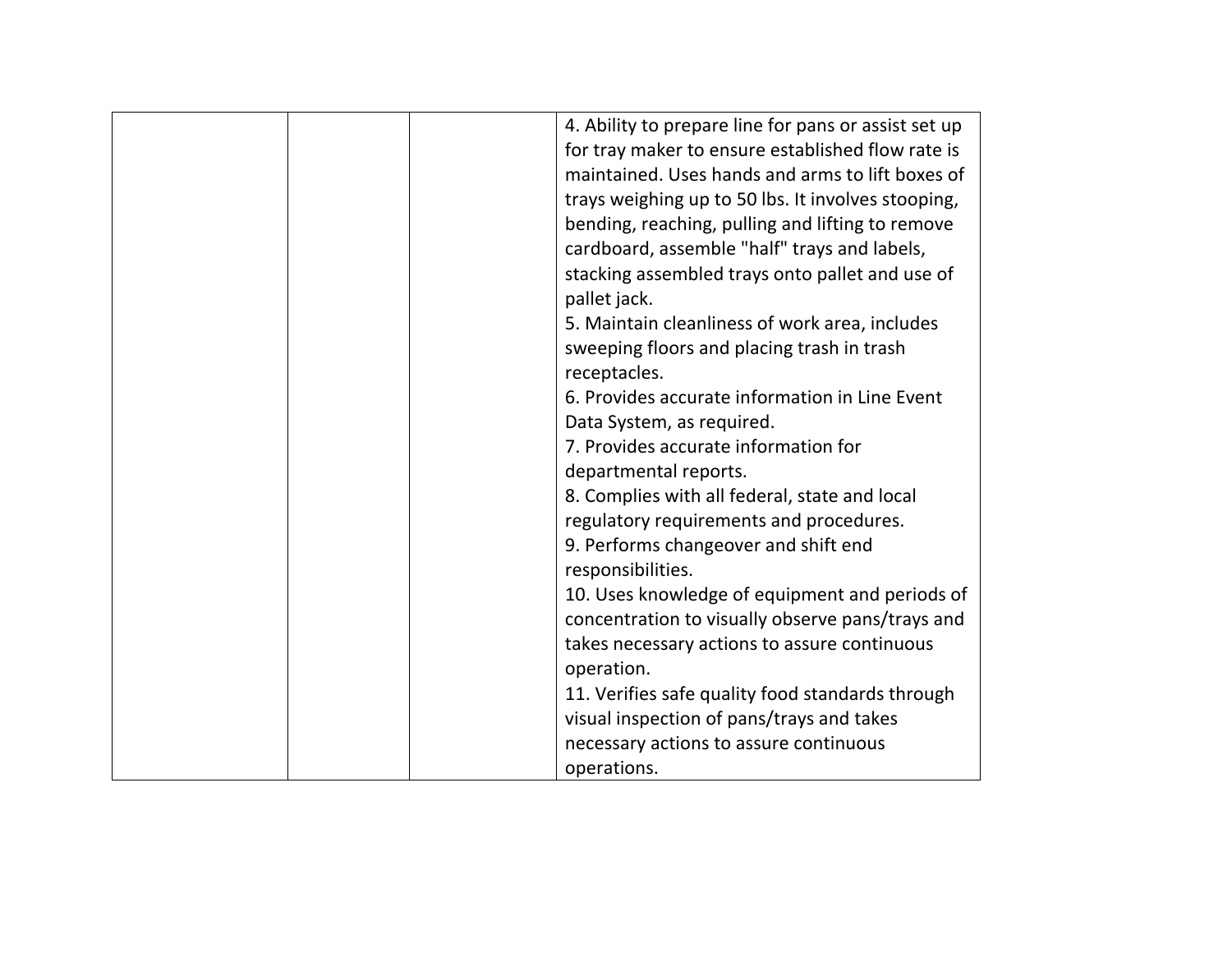| Cake 2<br>Helper | Full-Time | JOB PURPOSE: Responsible for effectively<br>performing a variety of tasks throughout the<br>department in a safe, effective, and accurate<br>manner while following procedures and<br>processes, and maintaining and improving the<br>performance of the department.<br><b>ESSENTIAL JOB FUNCTIONS:</b><br>1. Manually base/dome cakes, insert liners for<br>cupcakes, rework product, loading toppings,<br>insert labels, etc.<br>2. Uses knowledge of equipment and periods of<br>concentration to visually inspect product,<br>wrapping and/or packaging of product and takes<br>any necessary for quality and quantity and to<br>assure continuous operation.<br>3. Helps maintain continuous flow of work<br>through rotation of positions as directed;<br>4. Involves working within bakery manufacturing<br>environment with high degree of noise, flour<br>dust, odors and temperature extremes.<br>5. Works as directed by Operators/Group<br>Leaders in maintaining and monitoring<br>equipment (examples include: setting controls,<br>selecting proper codes, palletize, make boxes,<br>load mixer, dates & labels, gathering supplies, |
|------------------|-----------|-----------------------------------------------------------------------------------------------------------------------------------------------------------------------------------------------------------------------------------------------------------------------------------------------------------------------------------------------------------------------------------------------------------------------------------------------------------------------------------------------------------------------------------------------------------------------------------------------------------------------------------------------------------------------------------------------------------------------------------------------------------------------------------------------------------------------------------------------------------------------------------------------------------------------------------------------------------------------------------------------------------------------------------------------------------------------------------------------------------------------------------------------------|
|                  |           | $etc.$ ).                                                                                                                                                                                                                                                                                                                                                                                                                                                                                                                                                                                                                                                                                                                                                                                                                                                                                                                                                                                                                                                                                                                                           |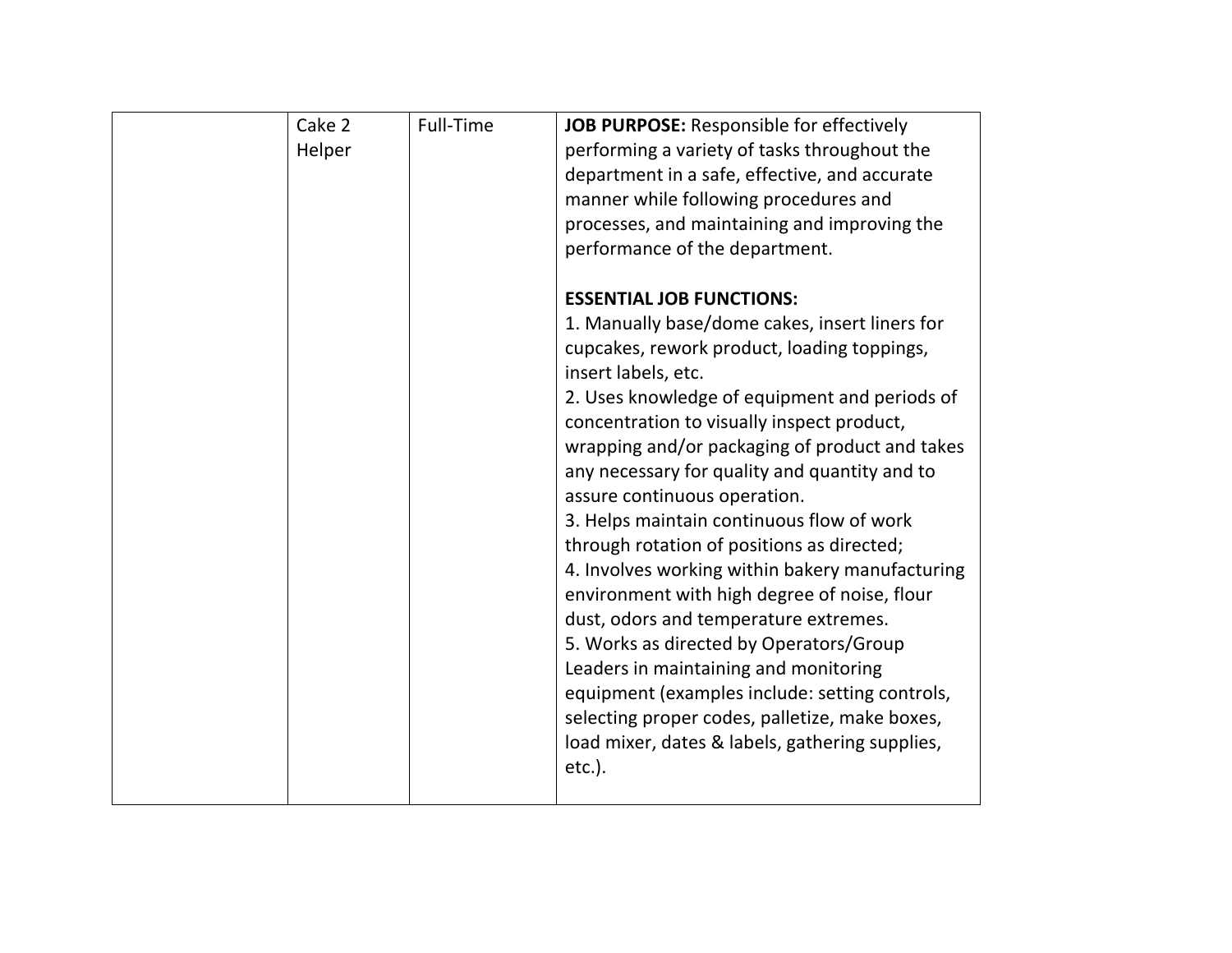|                     |                  | 6. Verifies safe quality food standards through<br>visual inspection and measurement of finished<br>product, metal/x-ray detection of foreign<br>materials, labels and code dates on packaging.<br>7. Maintains proper documentation for SQF as<br>required.<br>8. Performs necessary housekeeping to assure<br>that area is kept neat and clean.<br>9. Documents accurate information in Line Event<br>Data System and other departmental reports, as<br>required.<br>10. Performs changeover and shift end sanitation<br>responsibilities.<br>11. Must be able to perform the essential<br>functions of this position with or without<br>reasonable accommodation.<br>12. Any additional task assigned by your<br>supervisor. |
|---------------------|------------------|---------------------------------------------------------------------------------------------------------------------------------------------------------------------------------------------------------------------------------------------------------------------------------------------------------------------------------------------------------------------------------------------------------------------------------------------------------------------------------------------------------------------------------------------------------------------------------------------------------------------------------------------------------------------------------------------------------------------------------|
| Helper -<br>Cookies | <b>Full Time</b> | <b>ESSENTIAL JOB FUNCTIONS:</b><br>1. Uses periods of concentration and<br>knowledge of production equipment and<br>processes to assist production positions<br>while maintaining established production<br>rates and quality in line effectiveness;<br>involves working in bakery manufacturing<br>environment with high degree of noise,<br>flour dust, odors and temperature<br>extremes.                                                                                                                                                                                                                                                                                                                                    |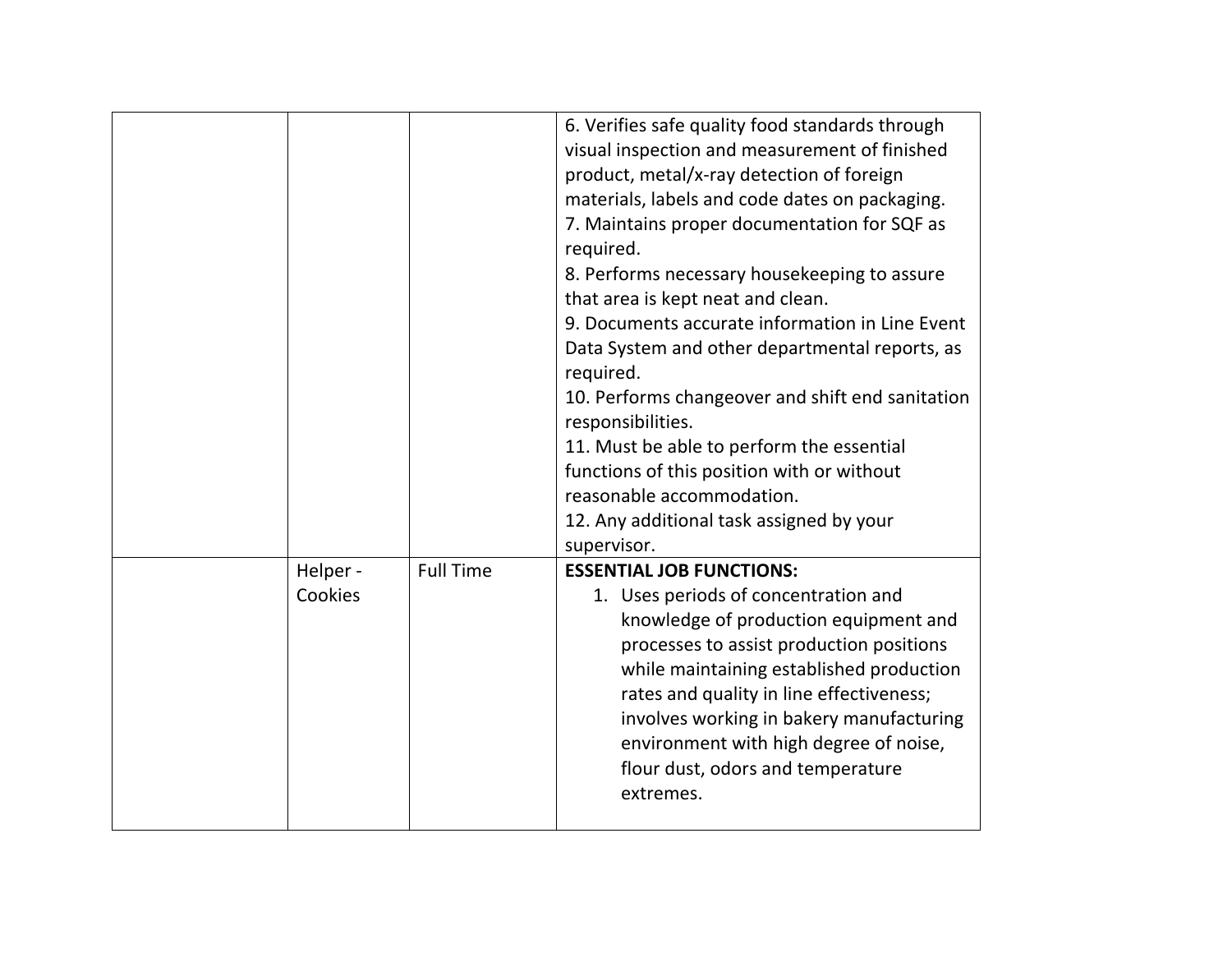|                   | <b>Full Time</b> | 2. Uses hands and arms to operate electric tow<br>motor and forklift to move various products,<br>supplies, etc.; involves lifting products weighing<br>up to 50 lbs.<br>3. Must be able to maintain sanitation conditions<br>during production process.<br>4. Manually assembles and disassembles and<br>cleans equipment.<br>5. Maintains various departmental records,<br>visually analyzing to ensure accuracy of output.<br>6. Receives written and verbal job assignments<br>and instructions from supervisor.<br>7. Provides accurate information for<br>departmental reports.<br>8. Participates in Reliability training and Line<br>Event Data System training and provides<br>accurate information in the Line Event Data<br>System, as required.<br>9. Must be able to work the scheduled hours of<br>any job on your bid shift. |
|-------------------|------------------|---------------------------------------------------------------------------------------------------------------------------------------------------------------------------------------------------------------------------------------------------------------------------------------------------------------------------------------------------------------------------------------------------------------------------------------------------------------------------------------------------------------------------------------------------------------------------------------------------------------------------------------------------------------------------------------------------------------------------------------------------------------------------------------------------------------------------------------------|
| Icing<br>Operator |                  | JOB PURPOSE: Responsible for icing & decorating<br>cake in each of the functions on the icing line and                                                                                                                                                                                                                                                                                                                                                                                                                                                                                                                                                                                                                                                                                                                                      |
|                   |                  | the packaging of iced cake.                                                                                                                                                                                                                                                                                                                                                                                                                                                                                                                                                                                                                                                                                                                                                                                                                 |
|                   |                  | <b>ESSENTIAL JOB FUNCTIONS:</b>                                                                                                                                                                                                                                                                                                                                                                                                                                                                                                                                                                                                                                                                                                                                                                                                             |
|                   |                  |                                                                                                                                                                                                                                                                                                                                                                                                                                                                                                                                                                                                                                                                                                                                                                                                                                             |
|                   |                  | 1. Must be able to remove cake layers from<br>the boxes to the icing line.                                                                                                                                                                                                                                                                                                                                                                                                                                                                                                                                                                                                                                                                                                                                                                  |
|                   |                  |                                                                                                                                                                                                                                                                                                                                                                                                                                                                                                                                                                                                                                                                                                                                                                                                                                             |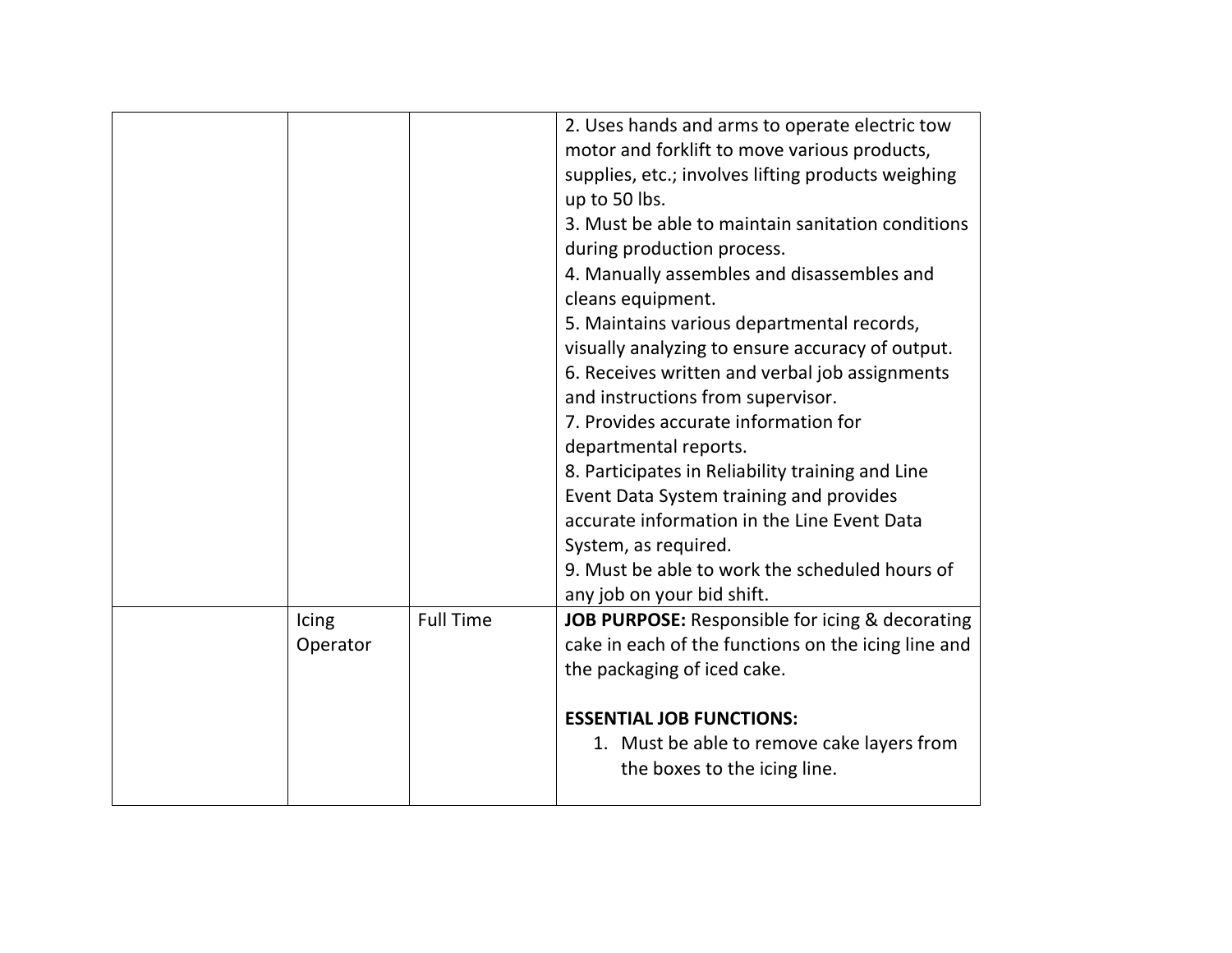| 2. Must be able to place the specified amount of<br>icing, using a machine and/or manual methods,<br>between the layers, on the top and on the sides<br>of the cake. Must be able to understand verbal<br>instructions as well as read and understand<br>written instruction.<br>3. Must be able to finish icing or decorating the<br>cake to specified standards and visually inspect<br>the cake to assure that all standards of quality<br>are met.<br>4. Must be able to maintain product flow at<br>predetermined standards.<br>5. Must be able to palletize finished product<br>weighing from 10 to 35 lbs. This will require<br>stacking the product approximately 5 to 10 feet<br>high.<br>6. Must be able to move the pallets so the<br>finished product can be palletized. Involves<br>occasionally scooting or lifting 50 lbs. - 75 lbs.<br>with assistance.<br>7. Performs necessary housekeeping to assure<br>that area is kept neat and clean.<br>8. Provides accurate information in Line Event |
|----------------------------------------------------------------------------------------------------------------------------------------------------------------------------------------------------------------------------------------------------------------------------------------------------------------------------------------------------------------------------------------------------------------------------------------------------------------------------------------------------------------------------------------------------------------------------------------------------------------------------------------------------------------------------------------------------------------------------------------------------------------------------------------------------------------------------------------------------------------------------------------------------------------------------------------------------------------------------------------------------------------|
|                                                                                                                                                                                                                                                                                                                                                                                                                                                                                                                                                                                                                                                                                                                                                                                                                                                                                                                                                                                                                |
| Data System and/or departmental reports, as<br>required.                                                                                                                                                                                                                                                                                                                                                                                                                                                                                                                                                                                                                                                                                                                                                                                                                                                                                                                                                       |
|                                                                                                                                                                                                                                                                                                                                                                                                                                                                                                                                                                                                                                                                                                                                                                                                                                                                                                                                                                                                                |